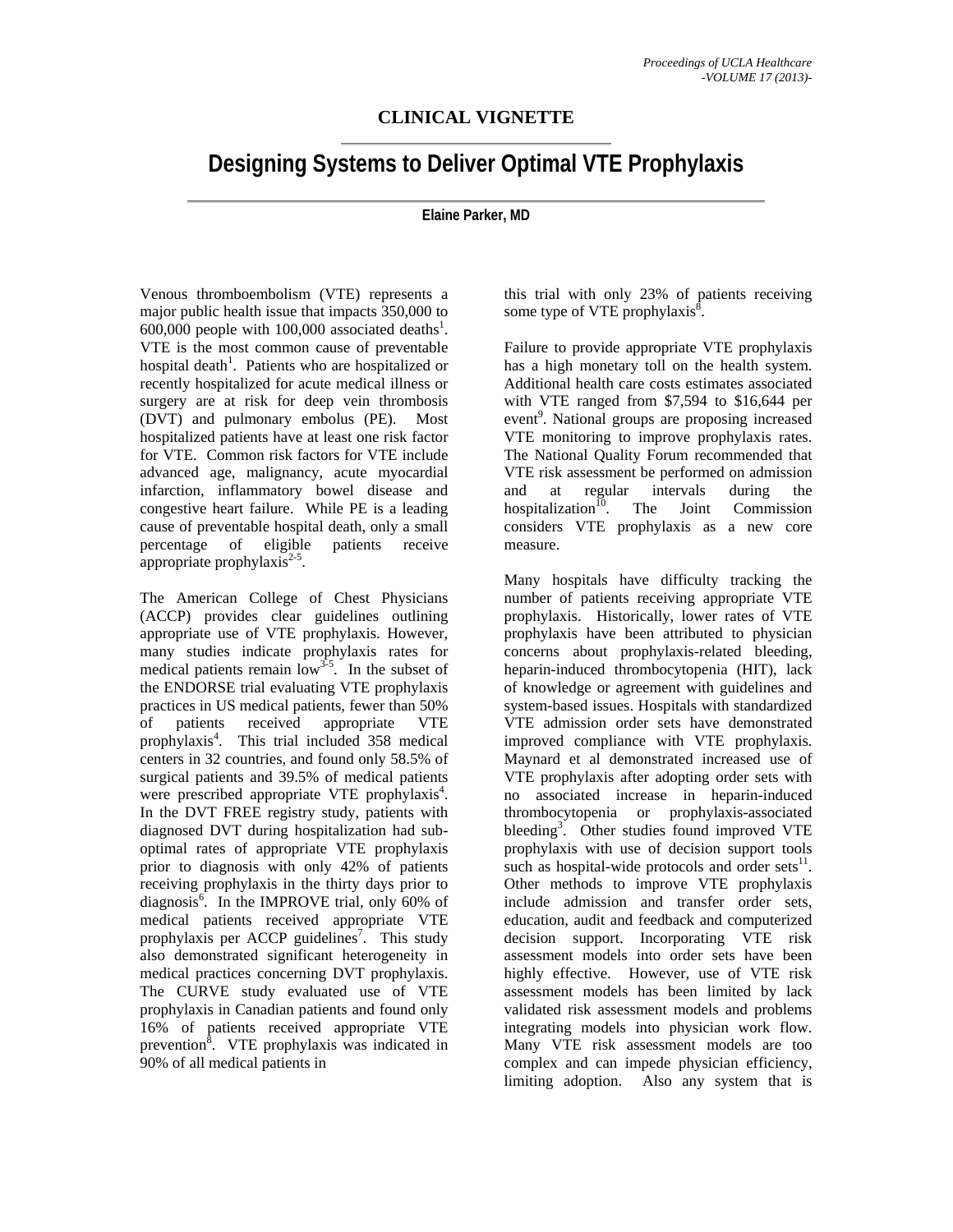implemented needs to be monitored to assess compliance and appropriate use.

Most VTE risk assessment tools are based upon global risk assessment or point-based systems, but few have been validated until recently. Two point-based models which, have been validated are the Caprini risk assessment model and the Padua prediction score model. The Caprini model creates an individualized risk assessment for VTE. Each risk factor is assigned from one to five points and the total score determines the risk level and the recommended prophylaxis regimens. Patients are classified as mild, moderate, high and highest risk of  $VTE^{12, 13}$ .

The Caprini model for VTE risk assessment was developed and validated in surgical patients. The Caprini model uses an individualized patient scoring system. VTE risk factors were evaluated in 8,216 surgical inpatients and individual odds ratio for VTE were created based on the risk factors that were present. Recent sepsis, malignancy, history of VTE and central venous access were correlated with VTE risk. VTE risk was classified into four categories with a significant correlation between risk of VTE and increasing individual risk score. Poor compliance with VTE prophylaxis guidelines was also associated with increased risk of hospitalacquired  $VTE^{13}$ .

The Caprini model was tested and validated in the plastic and reconstructive surgery patients, who have high risk of VTE. In these patients the model found scores above>8 (patients at highest VTE risk) predicted risk of a postoperative VTE event with 11.3% of patients developing VTE when no pharmacologic prophylaxis was administered<sup>14</sup>. Risk of VTE was directly correlated with each of the Caprini risk factors. and the total score was used to determine appropriate prophylaxis.

The Padua prediction model was developed using 1,180 internal medicine patients over a two-year period. This model also uses a point score to assigned either a low or high-risk designation, with a score of four or greater defining high risk. Points were assigned for presence of malignancy, decreased mobility, advanced age, myocardial infarction, CVA and infection. The study outcome was the adjusted hazard ratio of VTE in high-risk patients who had appropriate VTE prophylaxis as compared with patients who did not. In the high-risk

group, VTE developed in 2.2% of patients who received appropriate VTE prevention and 11% of those patients who did not<sup>15</sup>. To use this pointbased model, physicians need to calculate BMI, be aware of ambulation status and review chronic medical conditions to calculate the risk of  $VTE^{15}$ .

Maynard et al created a VTE prophylaxis protocol that has been validated as a tool to assess and implement appropriate VTE prophylaxis $^{3,10}$ . This system categorizes three levels of risk for VTE and links risk to treatment modalities. When this protocol was implemented, the percentage of patients on appropriate prophylaxis increased from 58% to 93% over three years, without increase in prophylaxis-related bleeding or HIT rates. Rates of hospital-associated VTE  $\text{decimal}^3$ . Hospitalized patients were grouped into low, moderate or high VTE risk categories based upon a global assessment of risk rather than an individualized one. The low-risk category included ambulatory patients with zero-one risk factors for VTE and patients hospitalized for same day or minor surgery. The high-risk category includes patients with lower extremity arthroplasty, spinal cord injury, major trauma and hip or pelvic fracture. The moderate-risk category includes all other patients and typically includes many hospitalized medical and surgical patients. This model provides an easy to employ assessment of VTE that is directly linked to pharmacologic options.

Primary pharmacologic prophylaxis prevents VTE. Common pharmacologic options for prevention of VTE include LMWH and UFH. ACCP guidelines do not recommend chemical prophylaxis or sequential compression devices (SCDs) in low-risk patients. Intermediate-risk patients should have chemical prophylaxis, or if there are contraindications to chemical prophylaxis, SCDs should be employed. Highrisk patients should be provided with both pharmacologic prophylaxis and SCDs.

Contraindications to pharmacologic prophylaxis include active hemorrhage, post-operative bleeding concerns and known bleeding disorders. Chemical prophylaxis may be held due to coagulopathy or thrombocytopenia. Concerns over CNS bleeding can also limit prophylaxis. Mechanical prophylaxis should be held with peripheral arterial disease, open wounds or ulcerations of lower extremity. Patients who